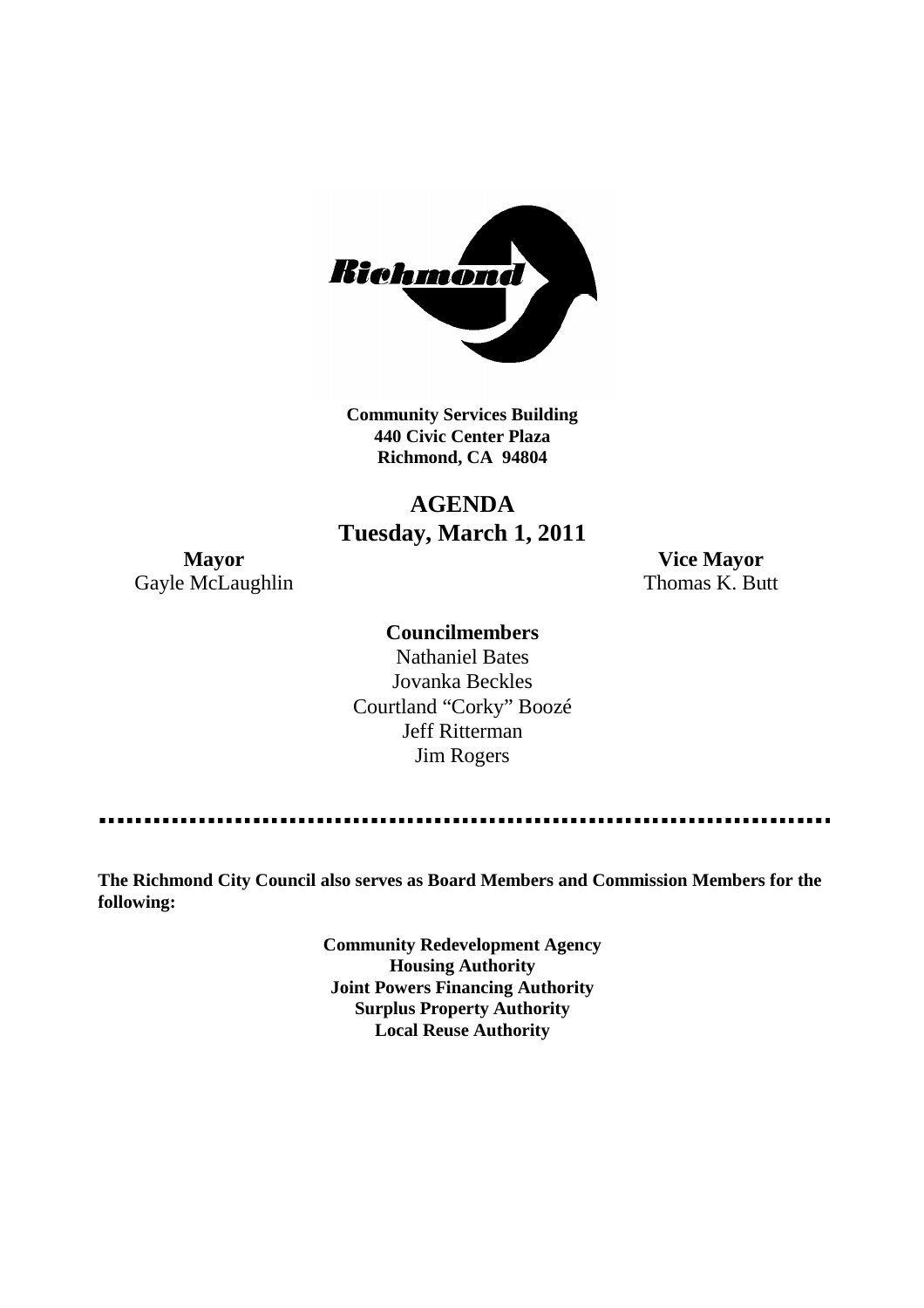# **MEETING PROCEDURES**

The City of Richmond encourages community participation at its City Council meetings and has established procedures that are intended to accommodate public input in a timely and time-sensitive way. As a courtesy to all members of the public who wish to participate in City Council meetings, please observe the following procedures:

**PUBLIC COMMENT ON AGENDA ITEMS:** Anyone who desires to address the City Council on items appearing on the agenda must complete and file a pink speaker's card with the City Clerk **prior** to the City Council's consideration of the item. Once the City Clerk has announced the item and discussion has commenced, no person shall be permitted to speak on the item other than those persons who have submitted their names to the City Clerk. Your name will be called when the item is announced for discussion. **Each speaker will be allowed TWO (2) MINUTES to address the City Council on NON-PUBLIC HEARING items listed on the agenda.**

**OPEN FORUM FOR PUBLIC COMMENT:** Individuals who would like to address the City Council on matters not listed on the agenda or on **Presentations, Proclamations and Commendations, Report from the City Attorney, or Reports of Officers** may do so under Open Forum. All speakers must complete and file a pink speaker's card with the City Clerk **prior** to the commencement of Open Forum. **The amount of time allotted to individual speakers shall be determined based on the number of persons requesting to speak during this item. The time allocation for each speaker will be as follows: 15 or fewer speakers, a maximum of 2 minutes; 16 to 24 speakers, a maximum of 1 and one-half minutes; and 25 or more speakers, a maximum of 1 minute.**

#### **SPEAKERS ARE REQUESTED TO OCCUPY THE RESERVED SEATS IN THE FRONT ROW BEHIND THE SPEAKER'S PODIUM AS THEIR NAME IS ANNOUNCED BY THE CITY CLERK.**

**CONSENT CALENDAR:** Consent Calendar items are considered routine and will be enacted, approved or adopted by one motion unless a request for removal for discussion or explanation is received from the audience or the City Council. A member of the audience requesting to remove an item from the Consent Calendar must complete and file a speaker's card with the City Clerk **prior to the City Council's consideration of Agenda Review.** An item removed from the Consent Calendar may be placed anywhere on the agenda following the City Council's agenda review.

*The City Council's adopted Rules of Procedure recognize that debate on policy is healthy; debate on personalities is not. The Chairperson has the right and obligation to cut off discussion that is too personal, too loud, or too crude.*

**\*\*\*\*\*\*\*\*\*\*\*\*\*\*\*\*\*\*\*\*\*\*\*\*\*\*\*\*\*\*\*\*\*\*\*\*\*\*\*\*\*\*\*\*\*\*\*\*\*\*\*\*\*\*\*\*\*\***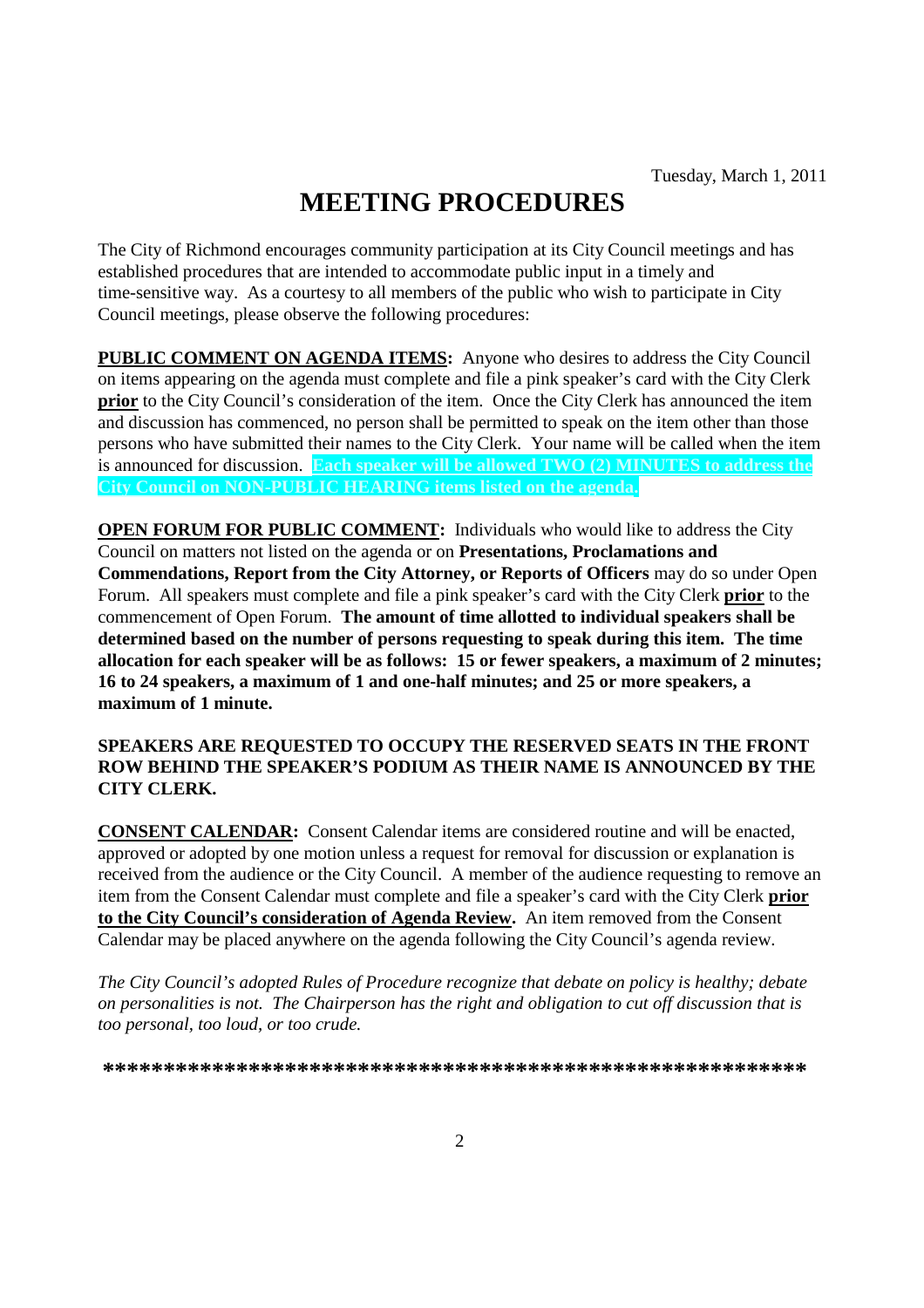Tuesday, March 1, 2011

# **EVENING OPEN SESSION**

5:00 p.m.

# **A. ROLL CALL**

## **B. PUBLIC COMMENT**

# **C. ADJOURN TO CLOSED SESSION**

# **CLOSED SESSION**

Shimada Room of the Community Services Building

## **A. CITY COUNCIL**

**A-1.** CONFERENCE WITH LEGAL COUNSEL - EXISTING LITIGATION (Subdivision [a] of Government Code Section 54956.9):

Astro Construction vs. City of Richmond

Booker vs. City of Richmond

Jenkins vs. City of Richmond

City of Richmond vs. Employment Risk Management Authority (ERMA)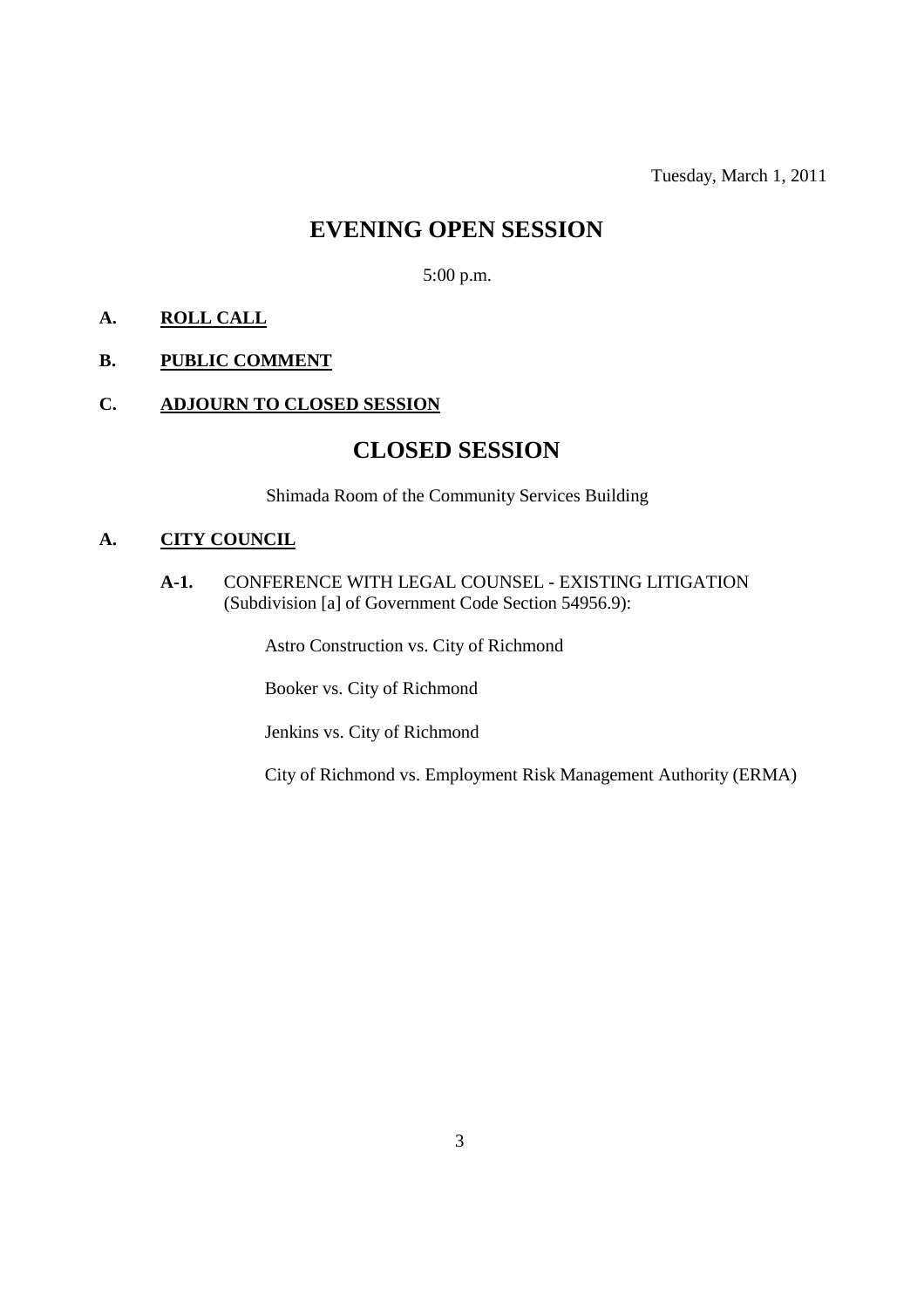# **JOINT MEETING OF THE RICHMOND REDEVELOPMENT AGENCY/RICHMOND CITY COUNCIL**

#### 6:30 p.m.

#### **A. PLEDGE TO THE FLAG**

**B. ROLL CALL**

#### **C. STATEMENT OF CONFLICT OF INTEREST**

- **D. OPEN FORUM FOR PUBLIC COMMENT**
- **E. AGENDA REVIEW**

#### **F. REPORT FROM THE CITY ATTORNEY OF FINAL DECISIONS MADE AND NON-CONFIDENTIAL DISCUSSIONS HELD DURING CLOSED SESSION**

#### **G. REDEVELOPMENT AGENCY BOARD CONSENT CALENDAR**

**G-1.** APPROVE the February 1, 2011, minutes of the Richmond Redevelopment Agency - City Clerk's Office (Diane Holmes 620-6513).

#### **H. CITY COUNCIL CONSENT CALENDAR**

- **H-1.** ACKNOWLEDGE receipt of the City of Richmond's Comprehensive Annual Financial Report for the fiscal year ended June 30, 2010 (This item was reviewed and recommended for approval by the Finance Committee at its February 18, 2011, meeting) - Finance Department (James Goins/Tina McKenney 620-6740).
- **H-2.** APPROVE a three-year contract with WESCO Graphics Inc. to print the next six editions of the Recreation Department's Activities Guide in the amount of \$7,288.67 per Activities Guide for a three-year total of \$43,732 - Recreation Department (Keith Jabari 620-6791).
- **H-3.** APPROVE a contract with ERA Construction, Inc. to perform miscellaneous concrete repairs for FY 2010/11- 2011/12 in an amount not to exceed \$456,190 and AMEND the budget to include unspent encumbered funds from the miscellaneous concrete repairs FY 2009/10 - 2010/11 (This item was reviewed and recommended for approval by the Finance Committee at its February 18, 2011, meeting) - Engineering Services Department (Edric Kwan/Andy Yeung 307-8125).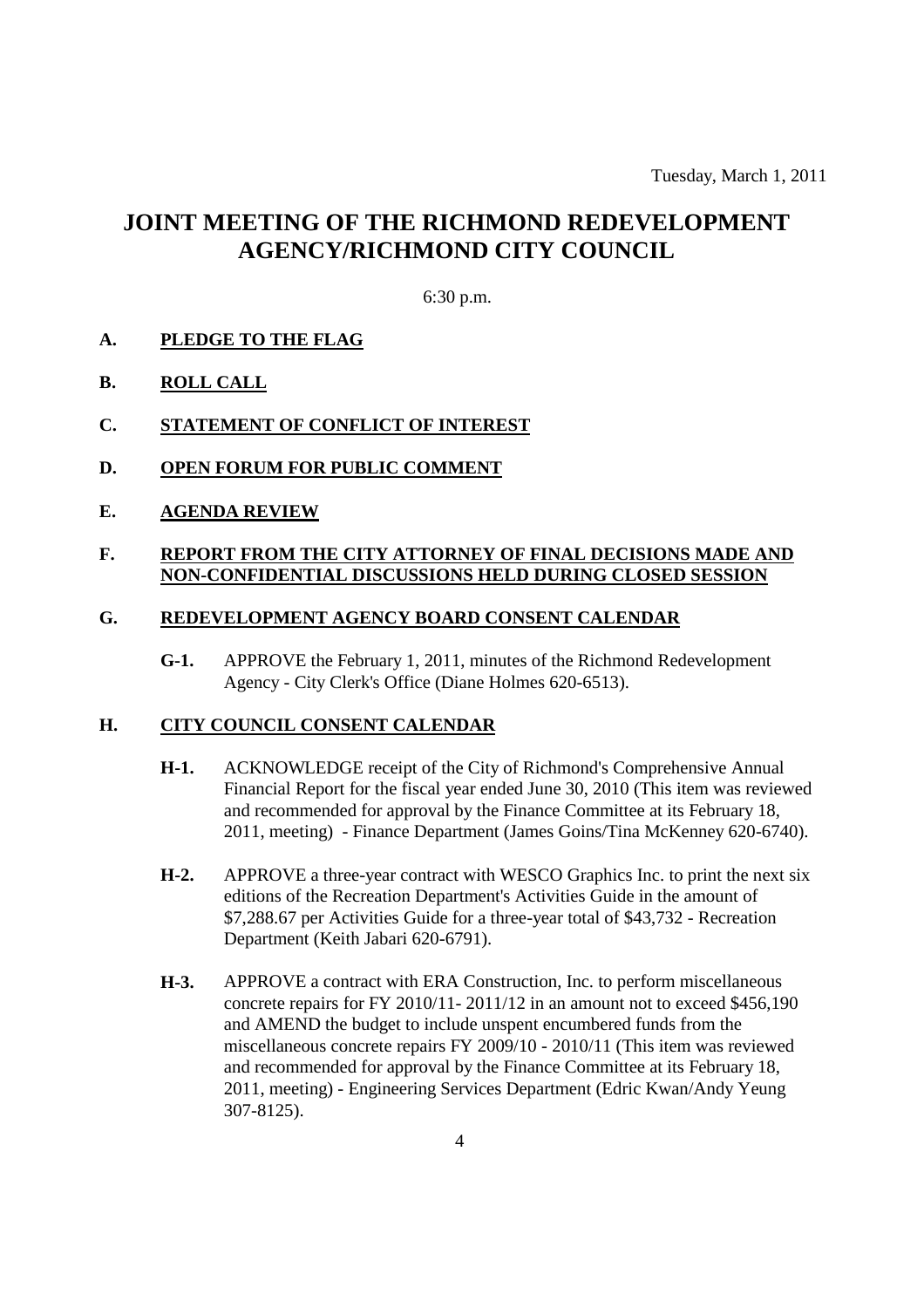- **H-4.** APPROVE the purchase of 15 police cars from Hoblit Motors of Woodland, California in an amount not to exceed \$340,000 (This item was reviewed and recommended for approval by the Finance Committee at its February 18, 2011, meeting) - Public Works (Yader A. Bermudez 231-3009).
- **H-5.** APPROVE an amendment to the grant-funded contract with Alliance Graphics, Inc. to provide graphic arts and products services for RichmondBUILD Green Careers Academy from October 4, 2010, through June 30, 2011, in an amount not to exceed \$19,500 - Employment and Training Department (Sal Vaca/Fred Lucero 307-8059).
- **H-6.** ADOPT a resolution authorizing placement of liens and special assessments for unpaid garbage collection service fees on Contra Costa County property tax records - Finance Department (James Goins/Antonio Banuelos 620-6741).
- **H-7.** APPROVE the purchase of six permanent hydrogen sulfide monitors from Hadronex, Inc. in an amount not to exceed \$310,000, with such monitors to be placed within the Point Richmond Neighborhood, including the property line of the treatment facility and the Washington Elementary School (This item was reviewed and recommended for approval by the Finance Committee at its February 18, 2011, meeting) - Engineering Services Department (Edric Kwan/Chad Davisson 620-1825).
- **H-8.** ADOPT a resolution amending the City of Richmond's Conflict of Interest Code to update designated positions and disclosure categories - City Attorney's Office (Randy Riddle 620-6509).
- **H-9.** APPROVE the minutes of the Special Joint Meeting of the Richmond City Council/West Contra Costa Unified School District held on January 25, 2011 - City Clerk's Office (Diane Holmes 620-6513).
- **H-10.** ADOPT an ordinance (second reading) amending Chapter 15.04.200 of the Richmond Municipal Code to correct typographical errors and expand the definition of small recycling centers to include clothing donation boxes for recycling textiles - Planning and Building Services Department (Richard Mitchell 307-8159).
- **H-11.** APPROVE the following appointment and reappointment: Police Commission: Eleanor Thompson, term expiring November 1, 2013; Richmond-Zhoushan Friendship Commission: James Bates, Incumbent, term expiring July 22, 2012 - Mayor's Office (Mayor McLaughlin 620-6503).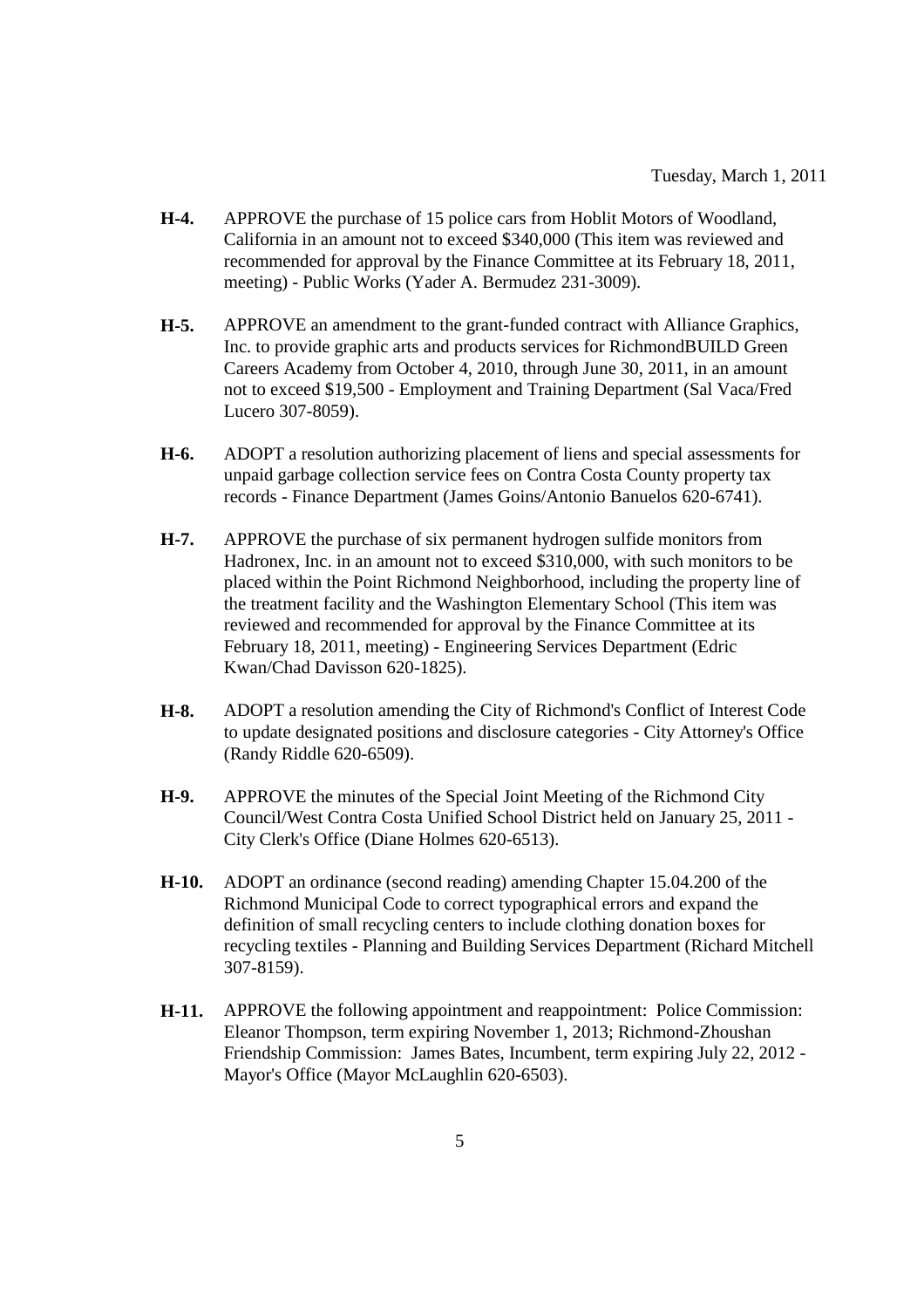# **I. PUBLIC HEARINGS**

- **I-1.** APPEAL by Manoj Tripathi of the Planning Commission's denial of an application for a conditional use permit to establish an eating establishment (a Subway Restaurant) at 217 Tewksbury Avenue in the Point Richmond Neighborhood Commercial District - Planning and Building Services Department (Richard Mitchell 307-8159).
- **I-2.** ADOPT Order of Vacation No. 904 vacating a portion of Atlas Road Right-of-Way Easement, a strip of land 40 feet in width lying 20 feet on both sides of the centerline, southwest of Lot 2 of Point Pinole Business Park - Planning and Building Services Department (Richard Mitchell 307-8159).
- **I-3.** ADOPT Order of Vacation No. 905 vacating a portion of Giant Highway Rightof-Way Easement, a strip of land 40 feet in width lying 20 feet on both sides of the centerline, southwest of Lot 2 of Point Pinole Business Park - Planning and Building Services Department (Richard Mitchell 307-8159).

## **J. RESOLUTIONS**

- **J-1.** ADOPT a resolution to free democracy from corporate control Mayor McLaughlin (620-6503), Vice Mayor Butt, and Councilmember Beckles (620- 6581).
- **J-2.** ADOPT a resolution authorizing the city manager to encourage the Chevron Richmond Refinery to proceed with an application for the Chevron Richmond Renewal Project - Mayor McLaughlin (620-6503), Vice Mayor Butt, and Councilmember Ritterman (620-6581).

#### **K. ORDINANCES**

**K-1.** INTRODUCE an ordinance (first reading) proposing amendments to Richmond Municipal Code Chapter 9.52.040 to regulate the use of train horns at other than grade crossings or for emergencies - Vice Mayor Butt (620-6581).

#### **L. COUNCIL AS A WHOLE**

**L-1.** RECEIVE a report and provide direction to staff concerning actions to get Union Pacific to clean up graffiti on the east side of Interstate 580 - Councilmember Rogers (620-6851).